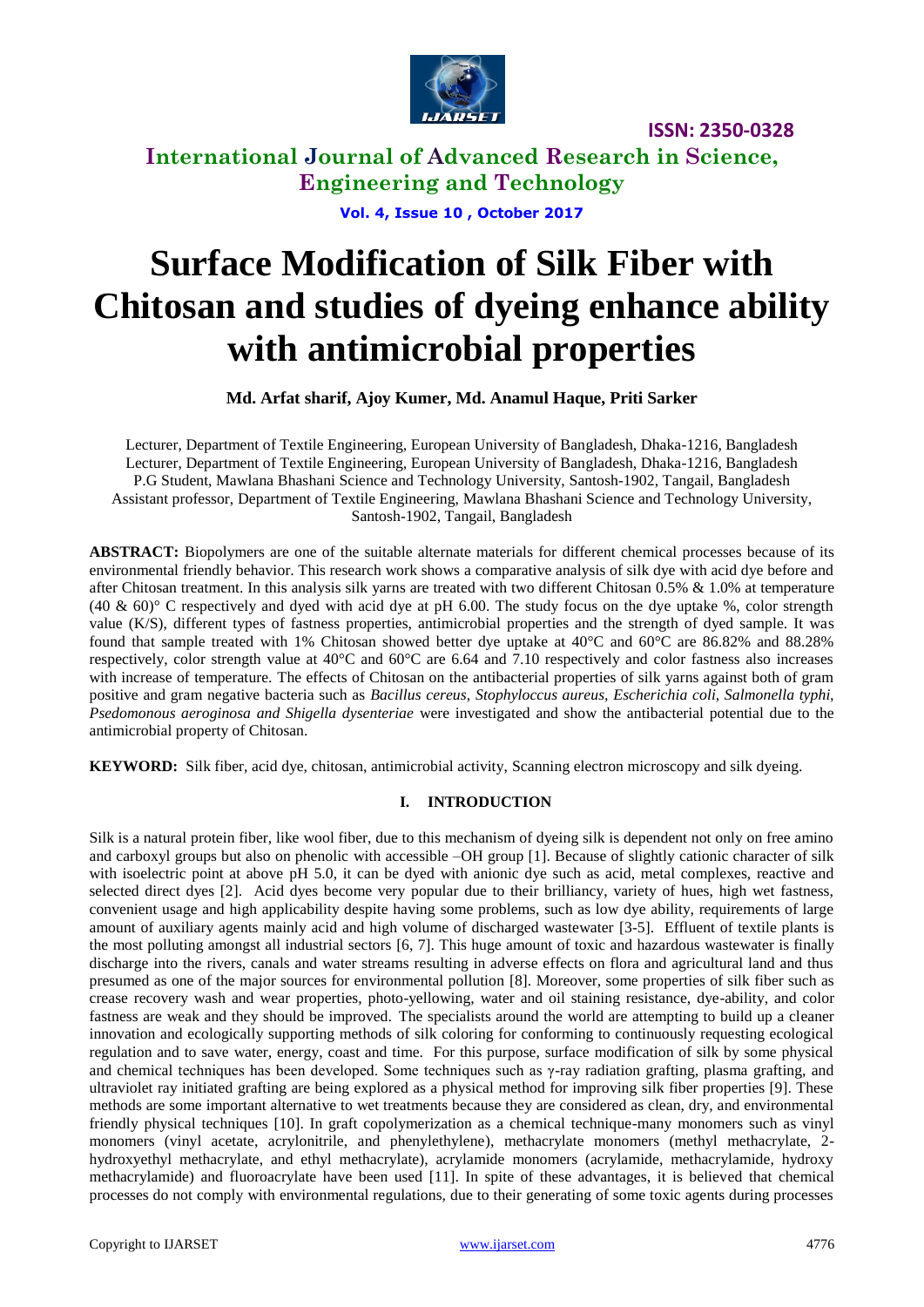

## **International Journal of Advanced Research in Science, Engineering and Technology**

#### **Vol. 4, Issue 10 , October 2017**

[12-14]. Surface modification of textile fibers by using some natural polymers such as chitin or chitosan in the textile finishing processes is considered to be the best route to overcome these problems [15, 16]. Chitosan is the derivative of chitin, a major component in marine invertebrates such as crustacean shells (shrimps, crabs and lobsters), exoskeleton of insects and some fungi, and is prepared through the deacetylation of chitin [17, 18]. The unique properties of chitosan including availability, biodegradability, biocompatibility, bioactivity, cost-effectiveness, and non-toxicity, as well as bio-adhesion, sorption, and antimicrobial properties are the major reasons for its multiple applications [19, 20].

Chitosan has prospective applications in many fields, such as medicine, pharmaceuticals, textile, wastewater treatment, agriculture, food, the paper industry, cosmetics, and biotechnology [21-26].The application of chitosan in textiles can be categorized into two main topics: the production of man-made fibers and textile wet processing, which include dyeing (improving the dye-ability), finishing (antimicrobial properties), and printing [27-29]. Up to now, work was conducted to study chitosan applications in textile the industry as an antimicrobial agent, but there has been little work done on the application of chitosan to improve the dye-ability of textiles because of increasing the cataionic site in silk fiber [30]. The application of chitosan to silk could reduce the use of dyes and acid due to increased dye exhaustion, which has positive effect on textile wastewater. The majority of the chemicals used for the cationization of silk are not safe environmental use of chitosan, where a polycationic biopolymer is more eco-friendly.

#### **II. MATERIALS AND METHODOLOGY**

#### **A. Materials and Chemicals**

100% scoured and bleached silk yarn was used and its count was 5 Tex. Chitosan was used as cationizing agent and prepared in the laboratory in the standard method. White Chitosan chips were used 1.0% distilled acetic acid was used to dissolve the Chitosan. Bestalin Red SF was used for acid dyeing. Leveling agent was used for level dyeing. All chemicals were pursed from Dysin and solvent was distilled previous use. Chitosan was used for cationzation of silk with 0.5% and 1.0% and acetic acid solution was used to dissolve chitosan for making two different concentration of chitosan solution for 0.5% & 1.0%.

#### **B. Weight of sample**

The sample was conditioned at 20º C temperatures for 30 minutes. Then the sample was weighted in gm by an electronic balance.

#### **C. Determination of polymer loading**

Silk yarn was treated by Chitosan using exhaust method at 40 º C and 60 º C for 30 minutes. The samples were washed two times (hot and cold wash) and dried in dryer machine. Then the dried sample was conditioned 20 º C temperature for 30 minutes. After that weight was determined and finally polymer loading was calculated by difference between conditioned weight of sample after and before application of Chitosan at 20º C for 30 minutes.

$$
Polymer~loading, \% = \frac{W2 - W1}{W1} \times 100
$$

Here,W2=conditioned weight of the sample after treatment, W1=conditioned weight of the sample before treatment.

#### **D. Determination of strength**

We use the Titan Universal Strength Tester which is packed with features which ensure its success in the textile industry. Standard: ISO 2062 (250mm-250mm/min).

#### **E. Dyeing process of silk yarn**

The scoured and bleached yarn was dyed with Bestalin Red SF (Dysin group) for 0.5% shade. Five samples were dyed with total weight 1.25 gm having ratio 1: 10 of M : L. The dye bath was run for 30 minutes at temperature  $90^\circ$  C at pH 6.0. The bath was drained at 40°C. Then the sample was washed at normal temperature until neutralization (pH  $=7.0$ ). Then the silk yarn treated with 0.5% and 1.0% chitosan was dyed in similar way.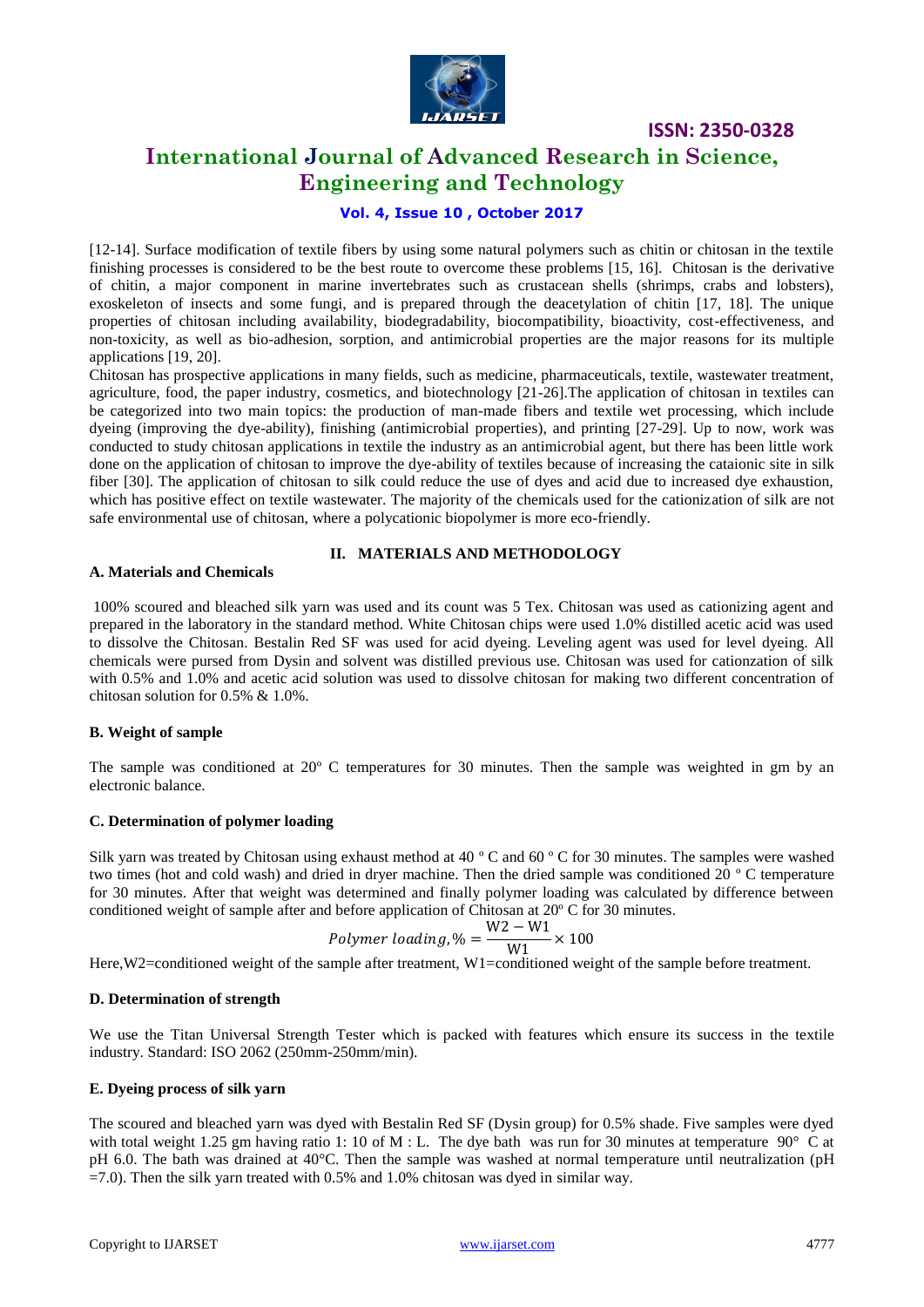

## **International Journal of Advanced Research in Science, Engineering and Technology**

**Vol. 4, Issue 10 , October 2017**

#### **F. Measurement of Color strength (K/S value)**

An Ultra Scan PRO spectrophotometer was used to measure the reflectance of the samples and hence, the K/S was measured by spectrophotometer at wave length 500 nm. The K/S of untreated and pretreated silk fabrics with Moreinga Olefera was evaluated. The reflectance value of a sample for the wavelength of 400nm - 700nm with 10 nm intervals was found using data color 600 nm Spectrophotometer. By using this reflectance value into the Kubelka Munk's equation we can get the color strength (K/S).

Color strength, $\frac{k}{2}$  $\frac{R}{s} = \frac{(1-R)2}{2}$  Where R is the reflectance, K is absorbance and S is the scattering.

#### **G. Determination of wash fastness**

The sample was tightening with SDC multifibre (DW). The sample was washed by 5 g/L detergent in ratio of 1: 20 of material with respect to solvent for 30 minutes at Temperature 60 º C. Then the sample was removed and rinsed twice in cold water. Then dried and assessed for color loss and the adjacent yarn were assessed for staining.

#### **III. RESULTS AND DISCUSSION**

#### **A. Evidence of cross-linking of chitosan with silk**

The evidence of cross-linking of chitosan with silk is given by FT-IR (Fourier Transform Infrared Spectrometer, a SHIMADZU FT-IR spectrophotometer, Japan in the spectra range 600 -4500 cm-1 using the KBr disc technique). The infrared spectrum of untreated silk, 0.5% and 1.0% chitosan treated silk dyed silk are studied here. From the spectrum of untreated and chitosan treated silk are approximately same except the peak absorb at  $1635 \text{ cm}^{-1}$  which indicate the N-H bond absorption. From the peak of FTIR spectrophotometer, chitosan treated silk spectrum is



**Figure 1:** FTIR Peak of 1.0 % chitosan treated silk yarn

compared with untreated silk yarn. All peaks of chitosan treated are sharper then untreated silk as the intensity decreases. This data proves that cross-linking of chitosan with silk yarn polymer increase the percentage of hydroxyl group peak in (3200-3350) cm<sup>-1</sup> and 2959 cm<sup>-1</sup> and 1690 cm<sup>-1</sup> are the peak of C-H bond for asymmetry and symmetry stretching. By observing the spectrum of 1% chitosan treated dyed silk, it is seen that the absence of  $1635 \text{ cm}^{-1}$ absorption which proves the dye molecule react with the cationic site  $(NH_3^+)$  and bonded with the silk polymer and colored it.

#### **B. Analysis of polymer loading**

Polymer loading % of treated yarn with different chitosan concentrated is given below: **Table01:** Polymer loading of different Chitosan conc. (%) Treated silk yarn

| Chitosan conc. (%). | Temperature ( | Polymer Loading (%) |
|---------------------|---------------|---------------------|
| $0.5\%$             | 40            | 1.47                |
|                     | 60            | 1.516               |
| 1.0%                | 40            | 2.624               |
|                     | 60            | 2.804               |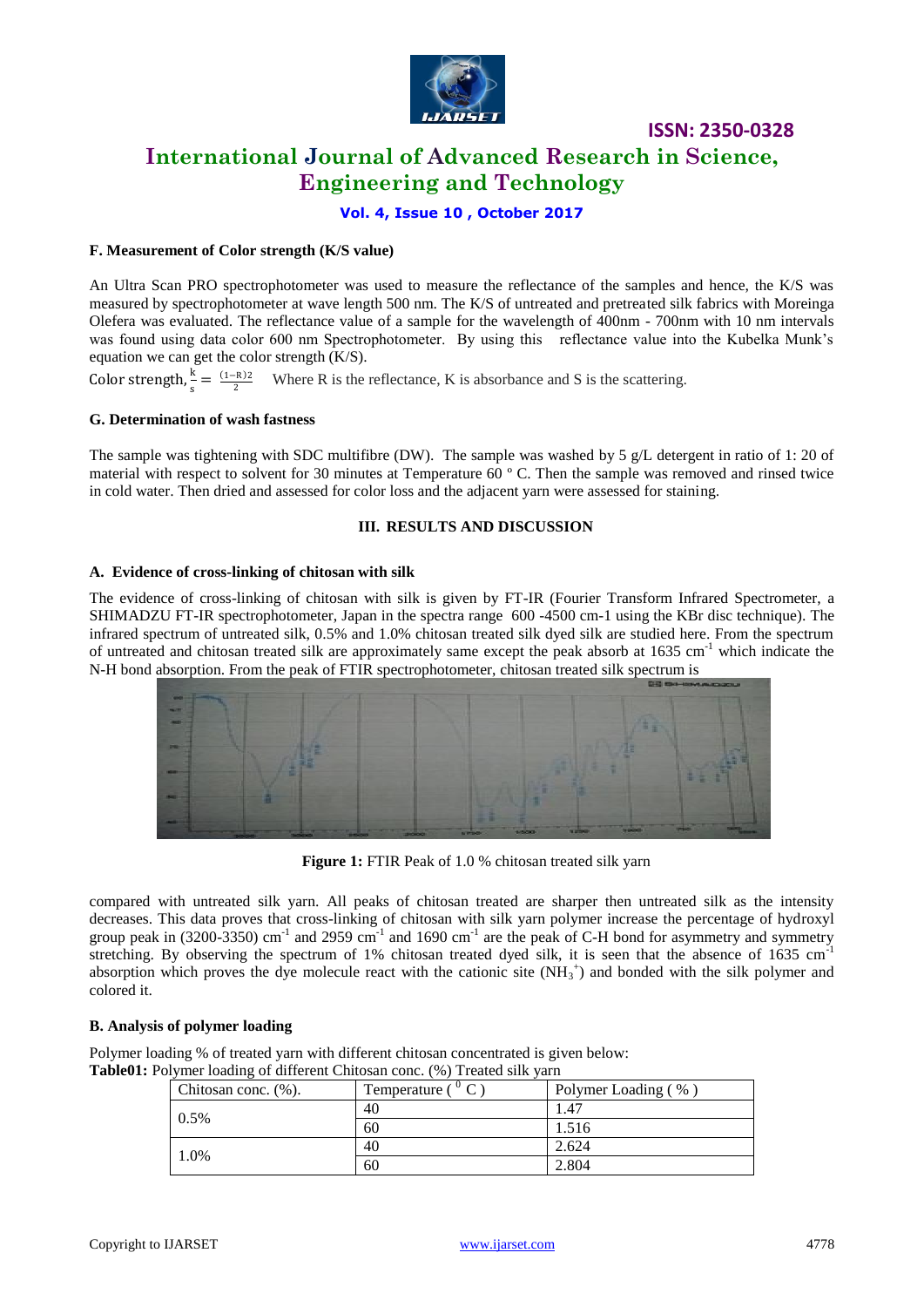

## **International Journal of Advanced Research in Science, Engineering and Technology**

**ISSN: 2350-0328**

**Vol. 4, Issue 10 , October 2017**

| Yarn           | Chitosan  | Weight before        | Weight<br>after      | Polymer      | Average         |
|----------------|-----------|----------------------|----------------------|--------------|-----------------|
| type           | conc.(% ) | treatment $(W_1)$ gm | treatment( $W_2$ )gm | $loading$ %) | polymer loading |
|                |           | 0.249                | 0.253                | 1.60         |                 |
|                |           | 0.236                | 0.239                | 1.27         |                 |
|                | 0.5%      | 0.256                | 0.262                | 1.34         | 1.47%           |
|                |           | 0.253                | 0.257                | 1.58         |                 |
|                |           | 0.256                | 0.260                | 1.56         |                 |
|                |           | 0.238                | 0.241                | 1.26         |                 |
|                |           | 0.245                | 0.249                | 2.63         |                 |
| $\mathfrak{D}$ | 1%        | 0.272                | 0.276                | 3.47         | 2.624%          |
|                |           | 0.261                | 0.265                | 2.53         |                 |
|                |           | 0.243                | 0.246                | 3.23         |                 |

**Table02:** Polymer loading of different chitosan conc. Treated yarn at  $40^{\circ}$  C Temp.

It is observed that treated yarn with 0.5% chitosan concentration at  $40^{\circ}$  C and  $60^{\circ}$  C temperatures has a average polymer loading of 1.47% and 1.516% respectively. Similarly yarn treated with 1.0% chitosan concentration at  $40^{\circ}$ C and  $60^{\circ}$  C temperature have polymer loading of 2.624% and 2.804%. We found from the table 02 that polymer loading increases significantly with the increase of chitosan concentration % and temperature.

#### **C. Analysis of tensile strength and extension (%)**

Tensile strength and extension of silk untreated and treated with chitosan conc. is given below:

| <b>Thoreof</b> Chilented and treated bink furn tensite buring the enterior of (70) |                            |                               |                          |  |  |  |
|------------------------------------------------------------------------------------|----------------------------|-------------------------------|--------------------------|--|--|--|
| Chitosan $(\%)$ conc.                                                              | <b>Treated Temperature</b> | Average Tensile / Load Centi- | <b>Average Extension</b> |  |  |  |
|                                                                                    |                            | Newton $(CN)$                 | $\%$                     |  |  |  |
| 0%                                                                                 | N/A                        | 161.96                        | 13.38                    |  |  |  |
| $0.5\%$                                                                            | 40                         | 158.97                        | 12.59                    |  |  |  |
|                                                                                    | 60                         | 160.56                        | 10.96                    |  |  |  |
| 1%                                                                                 | 40                         | 160.09                        | 10.78                    |  |  |  |
|                                                                                    | 60                         | 150.23                        | 10.69                    |  |  |  |

|  | <b>Table03:</b> Untreated and treated Silk yarn tensile Strength and extension (%) |  |
|--|------------------------------------------------------------------------------------|--|
|--|------------------------------------------------------------------------------------|--|

From the above observation, the average load of the untreated sample is 161.96 CN and the average extension percentage is 13.38%. The average load of samples is 158.97 CN and 160.56 CN where the average extension is 12.59% and 10.96% treated with 0.5% chitosan at 40°C and 60°C temperatures respectively. The average load of samples is 160.09 CN and 150.23 CN where the average extension is 10.78% and 10.69% treated with 1% chitosan at 40°C and 60°C temperatures respectively. So it is found that with the increase of Chitosan conc. (%) and temperatures, the silk yarn falls its strength slightly.

#### **D. Analysis of color strength (k/s) value**

The effect of pre-treatment with different concentration of cationic agent (chitosan) on K/S value of silk dyed with Bestalin Red SF is shown in the bellow table.

| $\sim$ which is a set of the second the second the second the second in the second second that $\sim$ |                            |                   |  |  |
|-------------------------------------------------------------------------------------------------------|----------------------------|-------------------|--|--|
| Chitosan $(\%)$ conc.                                                                                 | Treated Temperature( $C$ ) | Average K/S value |  |  |
| 0%                                                                                                    | N/A                        |                   |  |  |
| $0.5\%$                                                                                               | 40                         | 5.12              |  |  |
|                                                                                                       | 60                         | 5.56              |  |  |
|                                                                                                       | 40                         | 6.64              |  |  |
| 1%                                                                                                    | 60                         | 7.10              |  |  |

**Table04:** K/S values of treated and untreated dyed silk with Bestalin Red SF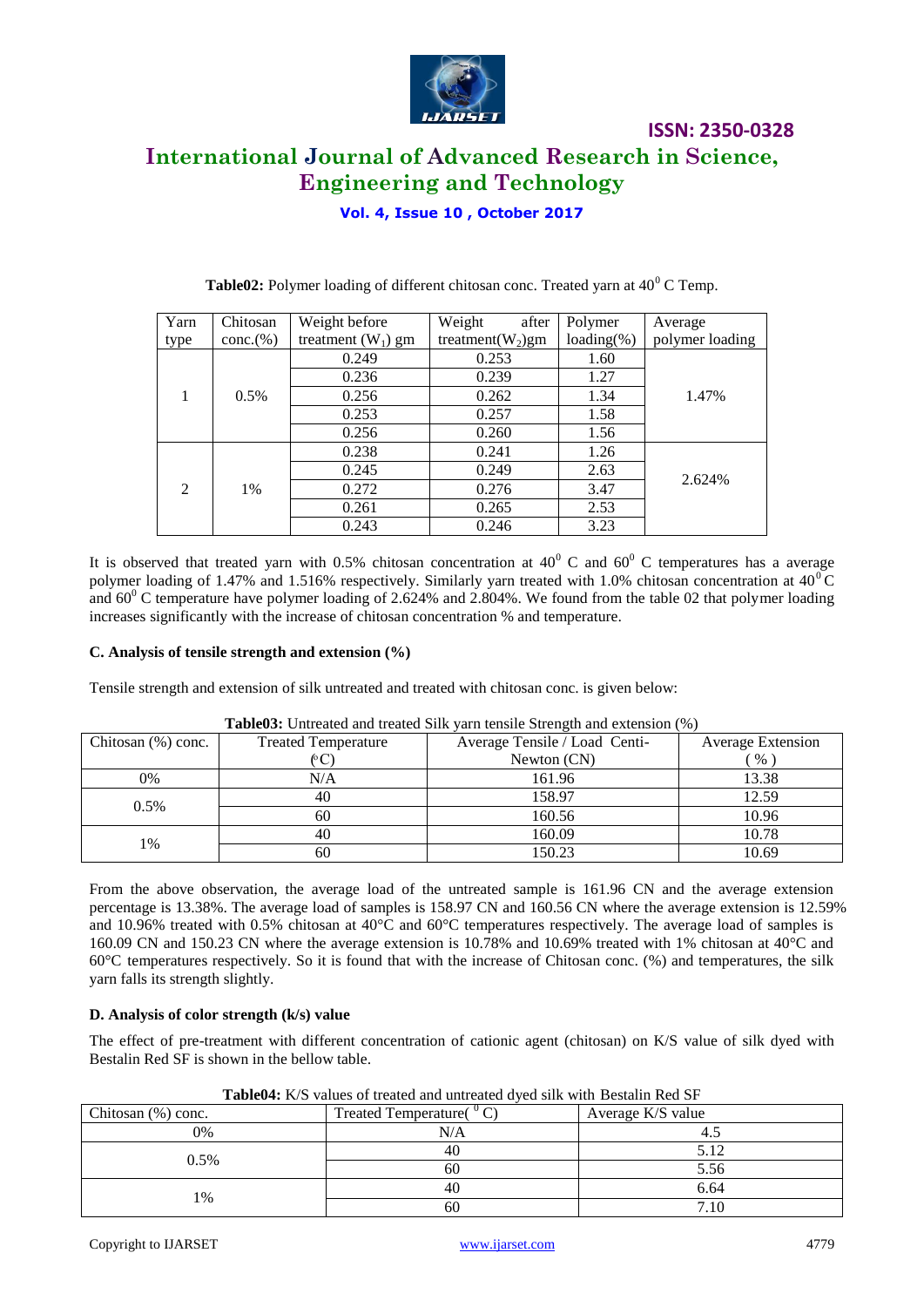

## **International Journal of Advanced Research in Science, Engineering and Technology**

#### **Vol. 4, Issue 10 , October 2017**

From the above observations of the table04, It is found that the average k/s value of untreated sample is 4.5. The average k/s value of sample treated with 0.5% chitosan is 5.12 and 5.56 at 40°C and 60°C temperatures respectively. The average k/s value of sample treated with 1.0% chitosan is 6.64 and 7.10 at 40°C and 60°C temperature respectively. So we can say that K/S value increases with the increase of chitosan concentration and temperature and K/S values of treated silk yarn are higher than the untreated silk yarn.

#### **E. Analysis of dye exhaustion percentage (%)**

By analysis dye exhaustion (%) of treated untreated silk dyed with 0.5% and 1% shade, dye exhaustion (%) of treated and untreated dyed silk with Bestalin Red SF is also listed in the table.

| Chitosan $(\%)$ conc. | <b>Treated Temperature</b> | <b>Average Exhaustion</b> |
|-----------------------|----------------------------|---------------------------|
|                       | $\sim$                     | (% )                      |
| 0%                    | N/A                        | 81.05                     |
| 0.5%                  | 40                         | 84.25                     |
|                       | 60                         | 85.81                     |
| 1%                    | 40                         | 86.82                     |
|                       | 60                         | 88.28                     |

#### **Tab**le05: Dye exhaustion (%) of different chitosan conc. (%) treated and untreated silk

From the above observation, it is found that the average value of untreated sample is 81.05%. The average exhaustion (%) of samples treated with 0.5% chitosan is 84.25% and 85.8% at  $40^{\circ}$ C and  $60^{\circ}$ C temperature respectively. The average exhaustion (%) of samples treated with 1.0% chitosan is 6.64 and 7.10 at  $40^{\circ}$ C and  $60^{\circ}$ C temperatures respectively. So we can say that with the increase of chitosan conc. (%) the exhaustion percentage also increases.

#### **F. Analysis of wash fastness**

We analyzed color fastness to wash of treated untreated silk dyed with 0.5% and 1.0% shade. Wash fastness had assessed for color change and color staining with respect to ISO 105 C02. Fastness rating of different test samples is represented in table.

**Table06:** Wash fastness rating of different chitosan conc. (%) treated and untreated silk yarn

| Chitosan<br>Conc. $(\% )$ | Yarn type                                 | <b>Color</b><br>Change | <b>Color Staining</b> |                |         |           |                |                |
|---------------------------|-------------------------------------------|------------------------|-----------------------|----------------|---------|-----------|----------------|----------------|
|                           |                                           |                        | Acetate               | Cotton         | Nylon   | Polyester | Acrylic        | Wool           |
|                           | Silk<br>Untreated<br>with Acid Dye        | $3 - 4$                | $\overline{4}$        | $\overline{4}$ | 3       | 3         | 2              | $3 - 4$        |
| 0.5%                      | Silk<br>Treated<br>with Acid Dye          | $\overline{4}$         | $4 - 5$               | $\overline{4}$ | 3       | $3-4$     | $2 - 3$        | $3-4$          |
| 1%                        | <b>Silk</b><br>Untreated<br>with Acid Dye | $3 - 4$                | $4 - 5$               | $\overline{4}$ | $1 - 2$ | 3         | $\overline{4}$ | 3              |
|                           | <b>Silk</b><br>Treated<br>with Acid Dye   | $\overline{4}$         | $\overline{4}$        | $\overline{4}$ | $2 - 3$ | 4         | $4-5$          | $\overline{4}$ |

The table 06 gives the evidence that there is a little bit difference between treated and untreated dyed silk yarns. All samples dyed with Bestalin Red SF show good wash fastness. The average fastness rating for color change and color staining is 3-4 but the treated sample shows better value than the untreated sample for color change.

#### **IV. Antimicrobial studies of silk yarn**

The encouraging results of preliminary toxicological studies on silk yarn with different chitosan 0%, 0.5 % and 1.0% at temperature 40º C and 60 º C provide good opportunities for the development of their safe use in industries. The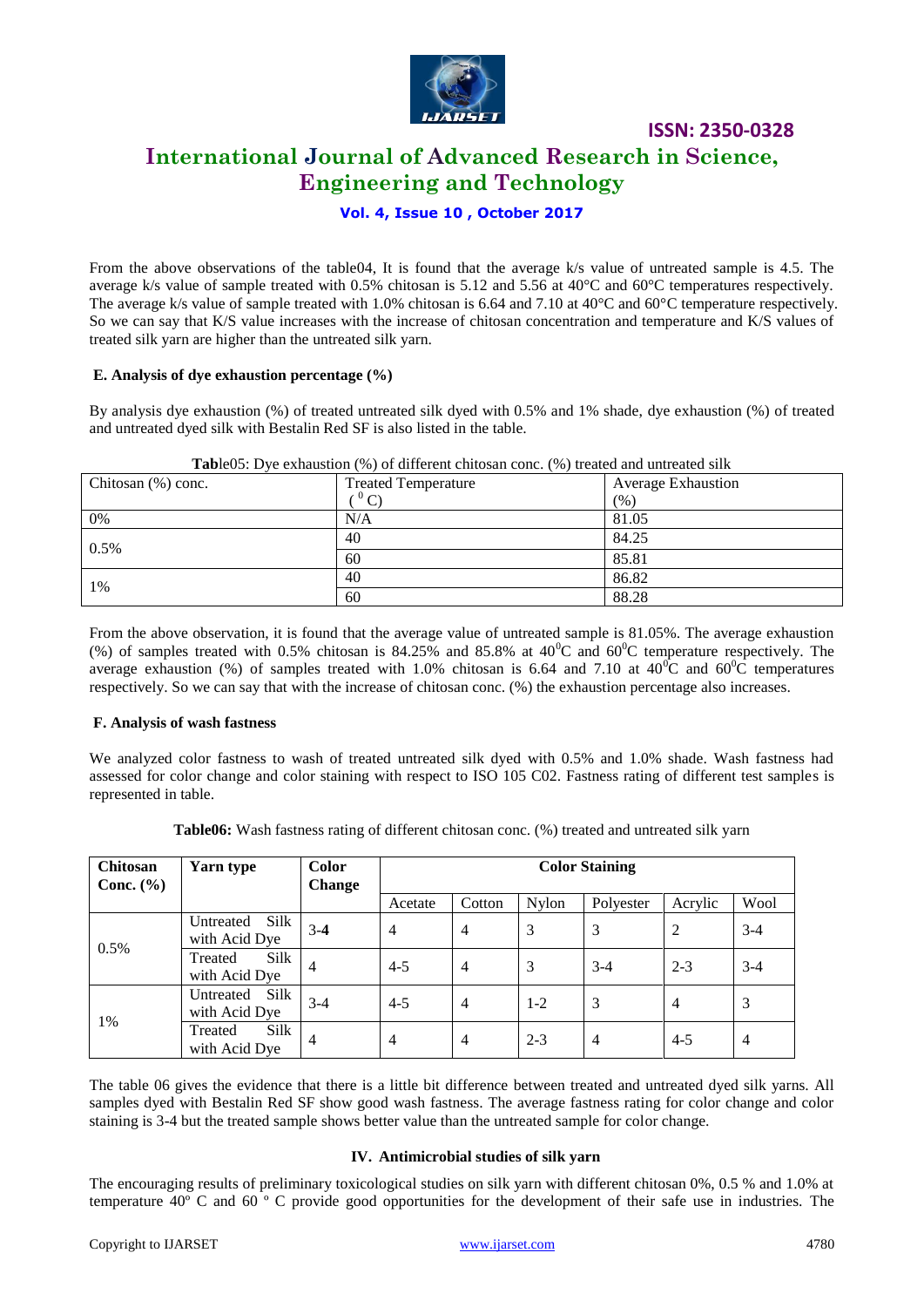

## **International Journal of Advanced Research in Science, Engineering and Technology**

#### **Vol. 4, Issue 10 , October 2017**

antimicrobial activity confirms their safe uses in any fields and establishes them as environment friendly materials [31]. In 60  $\degree$  C temperature, the yarn shows the high the color strength (k/s) value, polymer loading, exhaustion percentage (%) and wash fastness. So that to carry on the antimicrobial activity, the silk yarn at 60º C temperature was used. The antimicrobial activity confirms their safe uses in any fields and establishes them as environment friendly materials [32]. The antimicrobial activity test is the further measurement to require some views of environmental aspects as standard scale in well diffusion method [33-34]. To carry out the study, some tests are very close for experiment such as screening of anti-bacterial activity and antifungal activity.

#### **A. Antibacterial Working Procedure**

Raw materials are used as test chemical for antibacterial work and different concentrations were prepared using serial dilution technique taking one initial concentration as higher 20% gm/mL. Chemicals were dissolved in dimethylsulfer oxide (MDSO), and they act as positive control. Nutrient agar was prepared according to the instruction leveled in the container and kept in freezer for longer use. Dilute alcohol were used to ensure for septic environment during the culture preparation and bacterial inoculation. Media was spread in preti-plate at first and keep 40 minutes for solidification of media. Then bacterial suspension was uniformly spread using sterile hockey stick on a sterile petri dish on agar media. Then sample of 20 µml with solution were taken in each well in marking on petri-plate (5 mm diameter holes cut in the agar gel, 40 mm apart from one another) with control as DMSO in each plate. The systems were incubated for 24h at 36±1ºC, under aerobic conditions. After incubation, confluent bacterial growth was observed. Inhibition of the bacterial growth was measured in mm and recorded. Tests were performed in triplicate. Incubator for bacterial growth was maintained at temperature  $37\pm1\text{°C}$  [34].

| Pathogens/Sample       | Silk yarn with 1.0% | Silk<br>with<br>yarn    | Silk yarn<br>with 0% | Control |
|------------------------|---------------------|-------------------------|----------------------|---------|
|                        | chitosan(mm)        | chitosan<br>0.5<br>$\%$ | chitosan(mm)         |         |
|                        |                     | (mm)                    |                      |         |
| Bacillus cereus        | 9.0                 | 6.0                     | 4.0                  | 0.0     |
| Stophyloccus aureus    | 8.0                 | 6.0                     | 5.0                  | 0.0     |
| Escherichia coli,      | 6.0                 | 4.0                     | 4.0                  | 0.0     |
| Salmonella typhi       | 6.0                 | 3.0                     | 2.0                  | 0.0     |
| Psedomonous aeroginosa | 5.0                 | 3.0                     | 0.0                  | 0.0     |
| Shigella dysenteriae   | 5.0                 | 4.0                     | 0.0                  | 0.0     |

**Table07:** Data recorded for 20% gm/mL sample

The table07 is the evidence of antimicrobial activity increases with the increase the percentage of chitosan explained in figure 03.



|  | Figure 2 : Graph of 20% gm/mL sample against different bacteria |  |  |  |  |
|--|-----------------------------------------------------------------|--|--|--|--|
|--|-----------------------------------------------------------------|--|--|--|--|

| Table08: Data recorded for 10% gm/mL sample |                |                |                   |         |  |  |  |
|---------------------------------------------|----------------|----------------|-------------------|---------|--|--|--|
| Pathogens/sample                            | Silk yarn with | Silk yarn with | Silk yarn with 0% | Control |  |  |  |
|                                             | 1.0%           | 0.5 % chitosan | chitosan          |         |  |  |  |
|                                             | chitosan(mm)   | (mm)           | (mm)              |         |  |  |  |
| <b>Bacillus cereus</b>                      | 5.0            | 2.0            | 0.0               | 0.0     |  |  |  |
| Stophyloccus aureus                         | 4.0            | 2.0            | 0.0               | 0.0     |  |  |  |
| Escherichia coli                            | 3.0            | 2.0            | 0.0               | 0.0     |  |  |  |
| Salmonella typhi                            | 3.0            | 0.0            | 0.0               | 0.0     |  |  |  |
| Psedomonous aeroginosa                      | 3.0            | 1.0            | 0.0               | 0.0     |  |  |  |
| Shigella dysenteriae                        | 3.0            | 2.0            | 0.0               | 0.0     |  |  |  |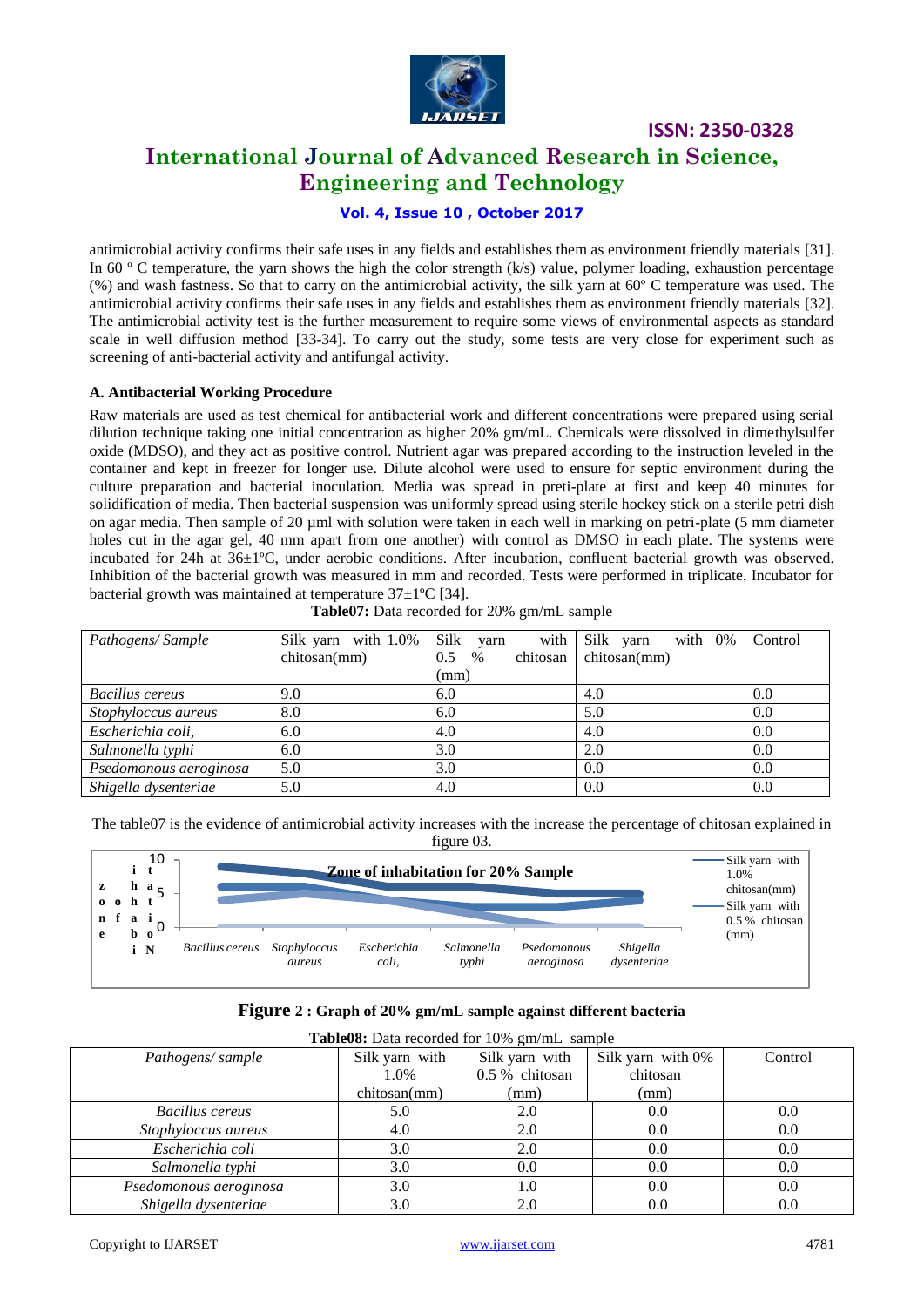

## **International Journal of Advanced Research in Science, Engineering and Technology**

**Vol. 4, Issue 10 , October 2017**



#### **Figure 3 : Graph of 20% gm/mL sample against different bacteria**

| Pathogens/sample       | Silk yarn with 0%<br>chitosan(mm) | Silk yarn with<br>0.5 % chitosan | Silk yarn with<br>1.0% chitosan | Control |
|------------------------|-----------------------------------|----------------------------------|---------------------------------|---------|
|                        |                                   | (mm)                             | (mm)                            |         |
| Bacillus cereus        | 0.0                               | 0.0                              | 0.0                             | 0.0     |
| Stophyloccus aureus    | 0.0                               | 0.0                              | 0.0                             | 0.0     |
| Escherichia coli,      | 0.0                               | 0.0                              | 0.0                             | 0.0     |
| Salmonella typhi       | 0.0                               | 0.0                              | 0.0                             | 0.0     |
| Psedomonous aeroginosa | 0.0                               | 0.0                              | 0.0                             | 0.0     |
| Shigella dysenteriae   | 0.0                               | 0.0                              | 0.0                             | 0.0     |

**Table09:** Data recorded for 1% gm/mL sample

The antimicrobial activity against the six bacteria for 20% gm/mL sample is shown that with decreasing the amount of chitosan, the antimicrobial activity decreases. That is represented by following graph

#### **B. Antifungal Screening Test**

*Aspergillus niger* and *Rhizoplus azzahra* were used for evaluating the antifungal activity of all treated sample of yern silk with chitosan. The antifungal activity was evaluated by well diffusion method [37]. The media was altered Potato dextrose broth (abbreviated "PDB") is formulated identically to PDA, omitting the agar. Common organisms that can be cultured on PDB are molds such as *Aspergillus niger* and *Rhizoplus azzahra*. all treated sample of yern silk with chitosan were dissolved in DMSO basis on their solubility for making the concentration 20%, 10% and 1% gm/mL .The 100 µL solution of ILs were taken in petri-plate. The Media of PDB was dispersed and solidified. A well of 5 mm were made in the middle of petri-plate using cork-borer and the fungal lead were place there. The plates were then kept in incubator for 96 h at 37°C. After 3 days, the fungal growth in presence of ILs, were measured and analyzed.

| Table09: Data recorded for antifungal activity |  |  |  |  |  |  |
|------------------------------------------------|--|--|--|--|--|--|
|------------------------------------------------|--|--|--|--|--|--|

|                                      | Zone of growth (in mm) |                   | Percent Growth, % |           |
|--------------------------------------|------------------------|-------------------|-------------------|-----------|
| Chemicals tested                     | Aspergillus            | Rhizoplus azzahra | Aspergillus       | Rhizoplus |
|                                      | niger                  |                   | niger             | azzahra   |
| Control                              | $28 \text{ mm}$        | $41$ mm           | 100.0             | 100.0     |
| Silk yarn with $0\%$ chitosan(mm)    | $20.5 \pm 1.0$         | $29.2 \pm 1.0$    | 78.57             | 71.34     |
| Silk yarn with $1.0\%$ chitosan (mm) | $19.0 \pm 1.0$         | $23.2 \pm 1.0$    | 67.80             | 81.09     |
| Silk yarn with $0.5\%$ chitosan(mm)  | $15.0 \pm 1.0$         | $18.0 \pm 1.0$    | 89.28             | 75.60     |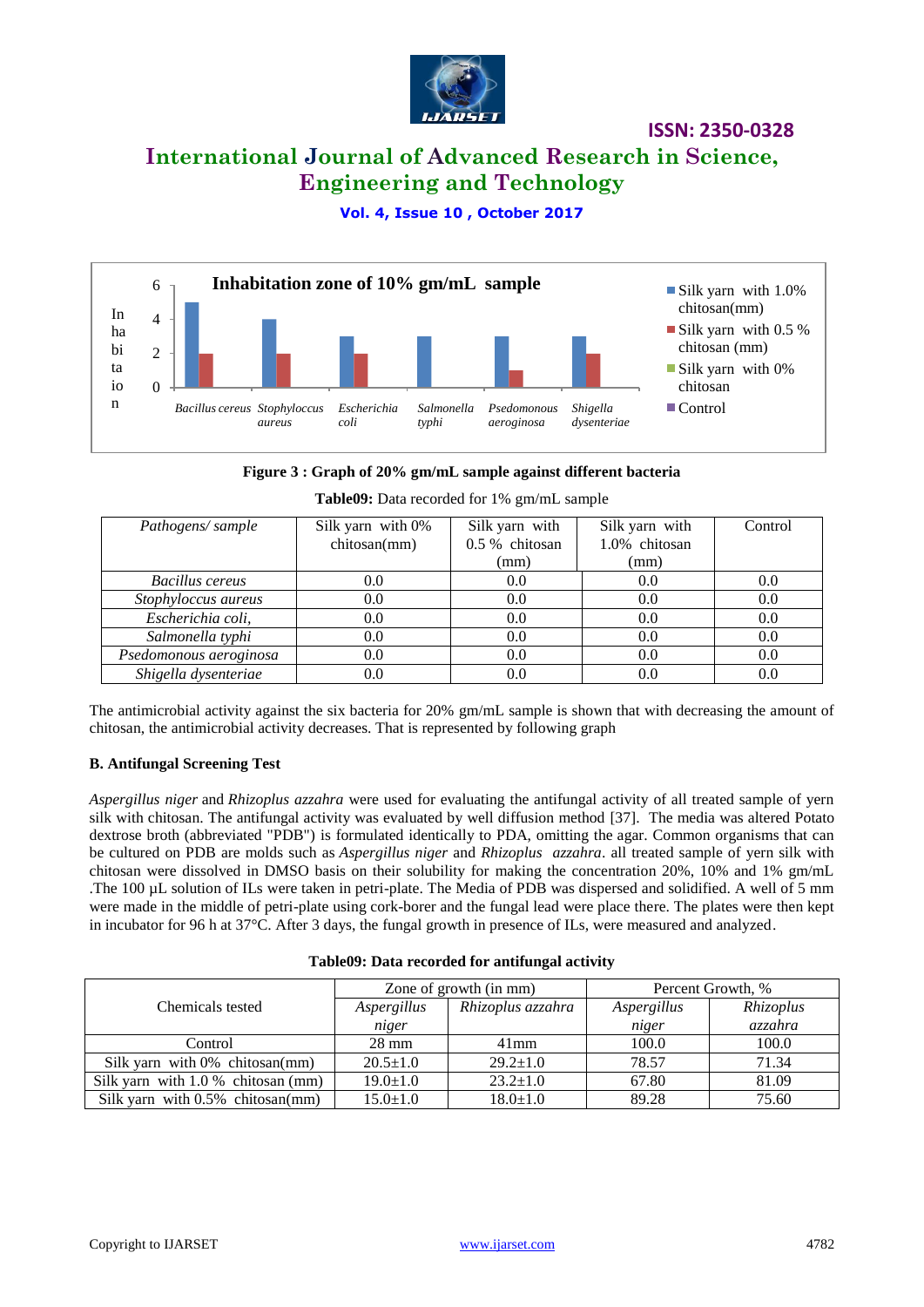

## **International Journal of Advanced Research in Science, Engineering and Technology**

#### **Vol. 4, Issue 10 , October 2017**



#### **Figure 4: Graph for different silk against fungi**

The antifungal test was completed and calculated the growth percentage compared with the control where the growth of control is 100% percent. The growth percentage is deduced as the following equation:

 $-x100$ Growth of fungi without ILs solution as control Growth percentage,  $\% = \frac{\text{Growth of fungi with ILS solution}}{\text{Gaussian MSE}} \times$ 

From the table 09, it was shown that all samples have poor antifungal activity. With increasing the percentage of chitosan, the antifungal activity increases.

#### **V. CONCLUSION**

The application of Chitosan on silk shows the satisfactory results with regard to cat-ionize silk and further in dyeing. The treated silk have significant amount of polymer loading, providing cationic site on silk determined by FTIR spectrophotometer. The modifications show an overall suitability for different acid dyes. The modified dyeing doesn't suffer either from a significant drop in color strength, wash fastness. The dyed silk yarn treated with chitosan shows higher color strength (k/s value), the higher exhaustion percentage and better wash fastness than the untreated silk yarn. But only tensile strength decreases in the increasing of chitosan percentages.

#### **REFERENCES**

- 1. Kurita, K., 2006. Chitin and chitosan: functional biopolymers from marine crustaceans Mar. Biotechnol., 89, 2203–2226.
- 2. Bae, J.S., J.H. Park*,* Kim, S. D.,Koh, J., 2006. Dyeing and Fastness Properties of a Reactive Disperse Dye on PET, Nylon, Silk and N/P Fabrics. Fibers and Polymers, 7(2), 174-179.
- 3. Gulrajani, M. L., 1993. Dyeing of silk with reactive dyes; Review of Progress in Coloration and Related Topics., 23, 51-56.
- 4. Agarwal, D., Sen, K., Gulrajani, M. L., 1997. Dyeing of silk with bifunctional reactive dyes: the relationship between exhaustion and fixation, Journal of the Society of Dyers and Colourists., 113, 174-178.
- 5. Zuwang, W., 1998. Recent developments of reactive dyes and reactive dyeing of silk, Review of Progress in Coloration and Related Topics., 28, 32-38.
- 6. Sen, S., Demirer, G.N., 2003. Anaerobic treatment of real textile wastewater with a fluidized bed reactor, Water Research., 37(8), 1868- 1878.
- 7. Melih Günay, 2013. Eco-Friendly Textile Dyeing and Finishing, ISBN 978-953-51-0892-4, 268.
- 8. Bhuiyan, M. R., Rahman, M.M., Shaid, A., Khan. M.A., 2014. Application of gamma irradiated textile wastewater for the pretreatment of cotton fabric, Environment and Ecology Research., 2(3), 149-152.
- 9. Osman, E. M., Michael, M. N., Gohar, H., 2010. The Effect of Both UV\Ozone and Chitosan on Natural Fabrics, International Journal of Chemistry, 2, 28-39.
- 10. Iriyama, Y., Mochizuki, T., Watanabe, M.; Utada, M. J.; Plasma Treatment of SilkFabrics for Better Dyeability; Journal of Photopolymer Science and Technology; 15;2002; 299-306.
- 11. Khanchaiyapoom, K., Prachayawarakorn, J. J., 2008. Physical and Dyeing Properties Using Natural Dyes of Degummed Silks (Bombyx mori) Grafted by 2-HydroxyethylMethacrylate, Journal of Metals, Materials and Minerals,18, 237-240.
- 12. Prachayawarakorn, J., Khanchaiyapoom, K., 2010. Dyeing Properties of Bombyx mori Silks Grafted by 2-Hydroxyethyl Methacrylate (HEMA), Fibers and Polymers, 11, 1010-1017.
- 13. Li, Z. X., Jin, F.F., Cao, B.W., Wang, X. F., 2008. Modification of Silk Fiber via Emulsion Graft Copolymerization with Fluoroacrylate, Chinese Journal of Polymer Science, 26, 353-362.
- 14. Weibin, X., Jinxin, H., Shuilin, C., Guoqiang, C., Taozhi, P., 2007. Modification of silk with aminated polyepichlorohydrin to improve dye ability with reactive dyes, Coloration Technology, 123, 74-79.